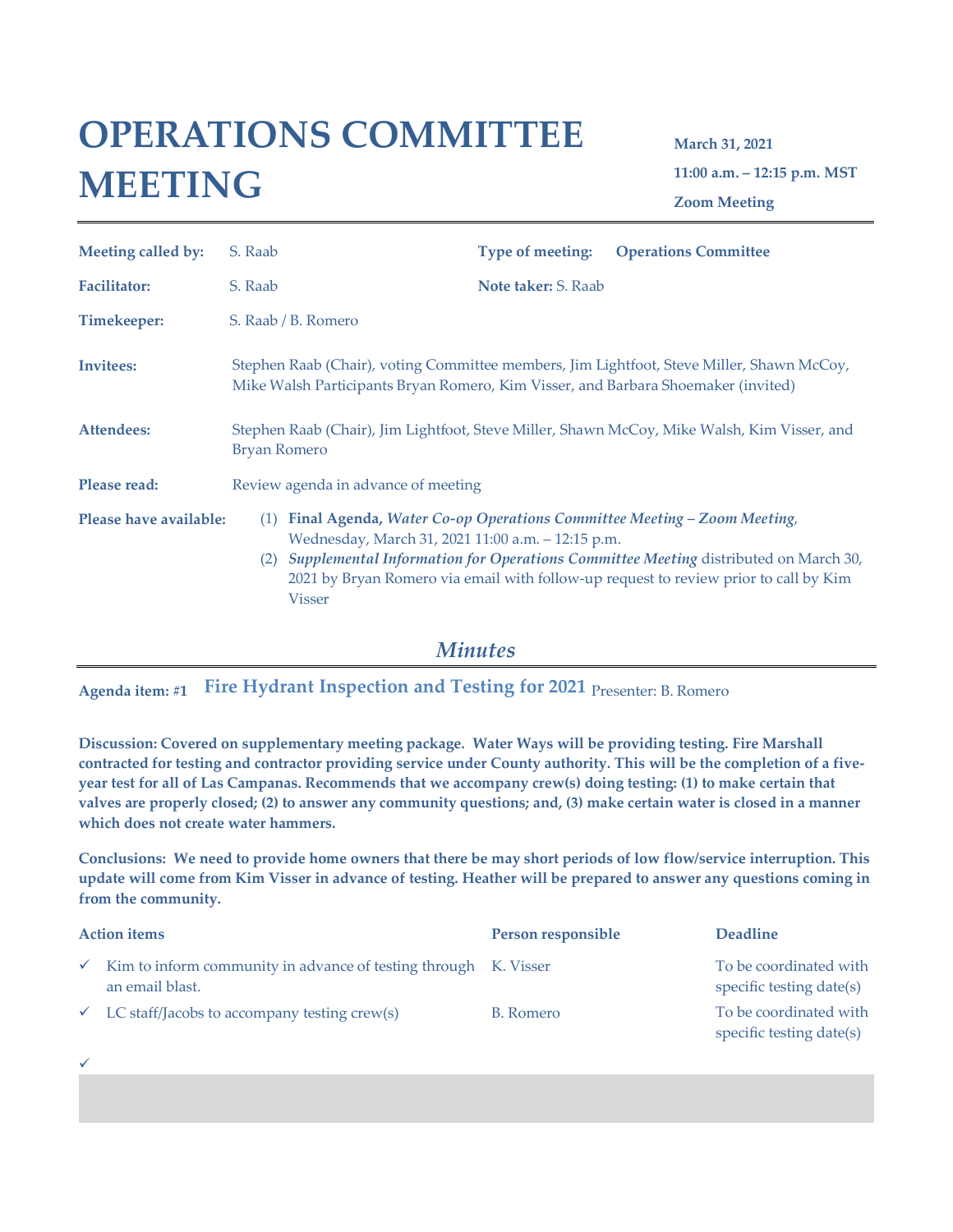## **Agenda item: #2 DP 944 Ground Water Discharge Renewal Application** Presenter: B. Romero

**Discussion: Water treatment permit under NMDEP was renewed five years ago. Renewal application is due for its five-year renewal in 2021. Bryan Romero does not plan on having an outside contractor complete and is planning on completing the application inhouse. Mike Walsh informed us that the NMED wanted to include all lakes on Club property which delayed the LC Water Co-op permit. Eventually the issue was resolved with hoped of it being a straightforward process under this renewal.**

**Conclusions:**. **Bryan has requested that Ops Committee members review permit application. Will need to coordinate review process across LC Water Co-op management, Jacobs and Ops Committee**

| <b>Action items</b> |                                                                                                                                        | Person responsible  | <b>Deadline</b>               |
|---------------------|----------------------------------------------------------------------------------------------------------------------------------------|---------------------|-------------------------------|
| $\checkmark$        | Complete renewal application in June 2021 (one year<br>ahead of time)                                                                  | K. Visser/B. Romero | June 2021 (submittal<br>date) |
| $\checkmark$        | Minimum of two Ops Committee members to be included B. Romero<br>in final draft review process (LC Co-op, Jacobs and Ops<br>Committee) |                     | May 2021                      |
|                     |                                                                                                                                        |                     |                               |

Agenda item: #3 Lead and Copper Sampling for 2021 Presenter: B. Romero

**Discussion: Resampling for lead and copper should be conducted (if possible) at the same house households as the last sampling. Each sampled household (~20 households) will be given sampling instructions. A 20 household is a 90th percentile sampling rate. Sampling must be completed within June 1 through September 30, 2021 window.**

**Conclusions: Last round of sampling (both households and sampling protocol) procedures will be followed. Household packets will include previously shared results from last round of sampling as well as instructions**

| <b>Action items</b> |                                                   | Person responsible | <b>Deadline</b>                   |
|---------------------|---------------------------------------------------|--------------------|-----------------------------------|
|                     | $\checkmark$ Coordinate sampling of 20 households | <b>B.</b> Romero   | June 1 - Sept. 30, 2021<br>window |
| $\checkmark$        |                                                   |                    |                                   |
| $\checkmark$        |                                                   |                    |                                   |
| $\checkmark$        |                                                   |                    |                                   |
|                     |                                                   |                    |                                   |

**Agenda item: #4 Asset Management Plan Project Update** Presenter: B. Romero

**Discussion: Supported by Mike Walsh and Shawn McCoy, Kim and Bryan worked at focusing Jacobs on AM plan project. Clarified the responsible party (Jacobs vs. LC Water Co-op). Bryan is creating a document clarifying shortfalls of Jacobs support by CIP report. Bryan would then be forwarded to Ops Committee (plus Barbara Shoemaker) for review prior to finalizing document and submitting to Jacobs. Steve Miller expressed concern over the lack of consistency in cost estimating by Jacobs. Shawn McCoy stated that we need to determine what we want prioritized**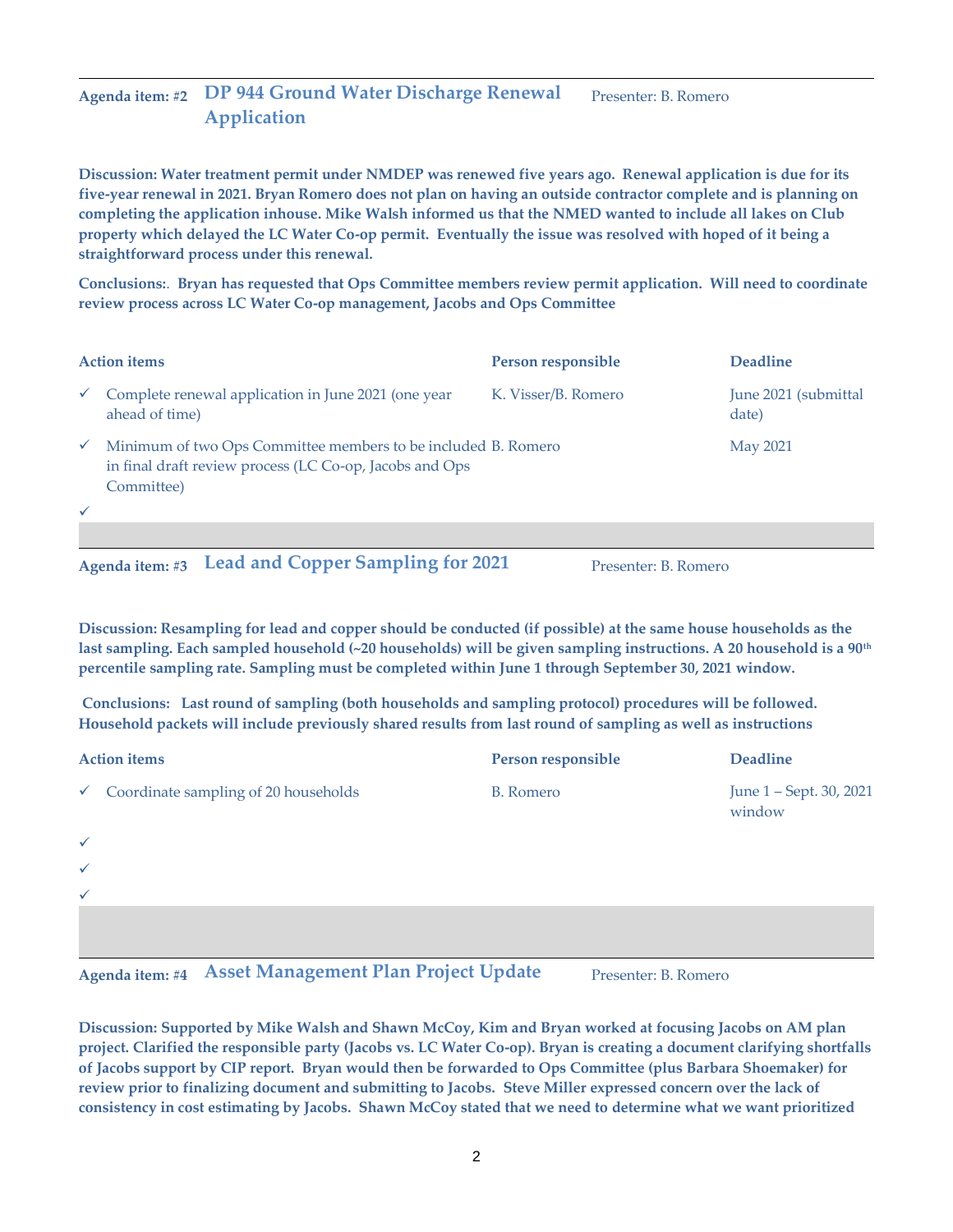**this year which will then become of a more focused task list for Jacobs. Mike Walsh noted the need to separate "critical" from "urgent" items by Jacobs.** 

**Conclusions: Gerardo will need to create a frequency report every six months that will outline equipment at risk status.** 

| <b>Action items</b> |                                                                                                                                                                                                            | Person responsible                                            | <b>Deadline</b>    |
|---------------------|------------------------------------------------------------------------------------------------------------------------------------------------------------------------------------------------------------|---------------------------------------------------------------|--------------------|
| $\checkmark$        | Prepare comprehensive list of items that need to be<br>addressed by Jacobs. (needs to include the need to<br>separate critical from urgent)                                                                | B. Romero                                                     | Mid-April          |
| $\checkmark$        | Review of proposed list/report by Ops Committee and<br>Finance Committee chair (Barbara Shoemaker)                                                                                                         | Coordinate by Ops Committee chair Late April<br>(Shawn McCoy) |                    |
| $\checkmark$        | Following the review of the comprehensive list by Jacobs K.Visser / S. McCoy<br>the LC Water Co-op (supported by Ops Committee) need<br>to provide Jacobs with a prioritized list (Shawn McCoy<br>comment) |                                                               | TBD (May targeted) |
|                     |                                                                                                                                                                                                            |                                                               |                    |
|                     | <b>Update on Re-Treating Effluent Water at</b><br>Agenda item: #5<br>Pond                                                                                                                                  | Presenter: B. Romero                                          |                    |

**Discussion: The re-treatment of effluent water covered in the pre-read document provided by Bryan Romero.** 

**Conclusions: Informational Item.**

| <b>Action items</b>                        |                                                                                                                                                    | Person responsible | <b>Deadline</b>                          |
|--------------------------------------------|----------------------------------------------------------------------------------------------------------------------------------------------------|--------------------|------------------------------------------|
| $\checkmark$<br><b>Operations Meeting.</b> | Bryan will provide update on the of re-treatment at next                                                                                           |                    |                                          |
| $\checkmark$                               |                                                                                                                                                    |                    |                                          |
| Agenda item: #6                            | <b>Discussion on Base Contract Language</b><br>related to the Water System Pressure<br><b>Reducing Valve Maintenance and</b><br><b>Replacement</b> | onto agenda)       | Presenter: B. Romero / S. Miller (placed |

Discussion: Upon review of the Capital Project List, one of the feed-back received from Steve Miller was related to the Base Contract and the pressure regulating valves. Below is an email that provides background. On 3/29/21, I spoke with Matt Kear on clarification below is his clarification.

Conclusions: Jacobs will perform the labor associated with the annual service and inspection on the pressure reducing valves as part of base contract. Jacobs will perform the labor necessary repairs/rebuild of the pressure reducing valves as part of Base Contract. All material cost associated with repair, rebuild, replacement is the responsibility of the Coop.

*Note:* Rio Rancho will need to train the Las Campanas Operators on the inspections/service of the PRV's. Non project staff will perform any repairs/rebuilds/replacements.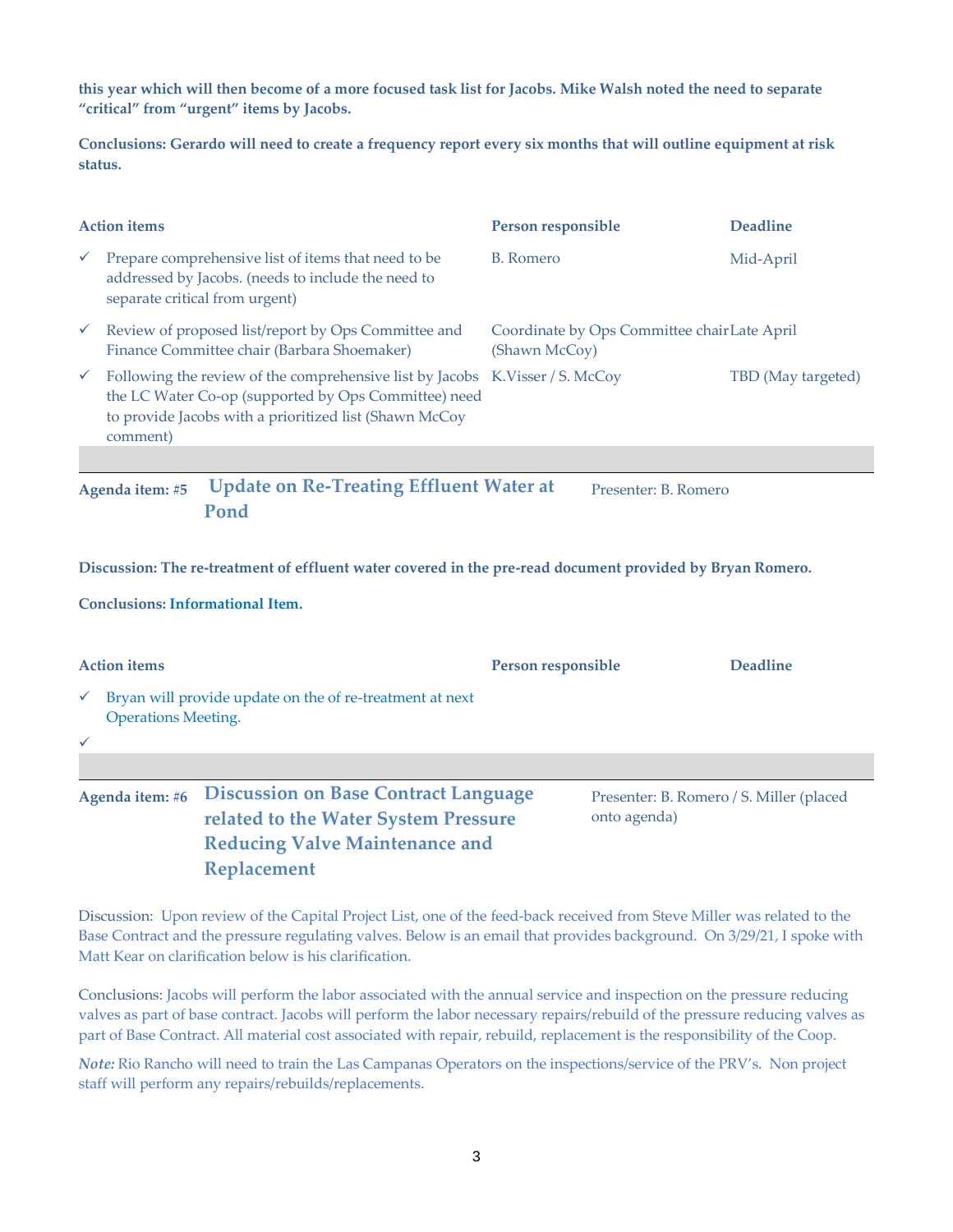| <b>Action items</b> |                                                                                                                                                                                                 | Person responsible | <b>Deadline</b> |
|---------------------|-------------------------------------------------------------------------------------------------------------------------------------------------------------------------------------------------|--------------------|-----------------|
| $\checkmark$        | Item is considered addressed                                                                                                                                                                    | N/A                |                 |
| $\checkmark$        | Jacobs to be provided a spare if a single spare can cover<br>several items based on manufacturer and specific model -<br>Bryan to follow-up with Gerardo (What is Jacob's spare<br>philosophy?) | B. Romero          |                 |
|                     |                                                                                                                                                                                                 |                    |                 |

Agenda item: #7 **Wastewater Treatment Plant Capacity** Presenter: S. Miller/B. Romero

**Discussion:** Anna Hansen discussion included a question concerning if (LC) would have the ability to take on more waste processing capacity. B. Romero investigated the original estimates to determine initial design parameters. His analysis shows that at current build out percentage of 48% we are processing 149.086 GPD peak, and that at calculated full build out we would be processing 308,613 GPD. While maximum design flow could theoretically be as high as 570,000 GPD, B. Romero made clear that operating significantly above our requested permit level of 320,000 GPD would add unnecessary risk to the operations and maintenance of the wastewater system.

Conclusions: The analysis shows that at full buildout the design capacity is sufficient.

| <b>Action items</b>                                                                                                                                                                               | Person responsible | <b>Deadline</b> |
|---------------------------------------------------------------------------------------------------------------------------------------------------------------------------------------------------|--------------------|-----------------|
| Do not follow up with Anna Hansen about County use of Kim Visser/Bryan Romero<br>our system unless she reaches out to the Co-op first. At<br>that point, we would assess any proposal or request. |                    | Continuing      |
|                                                                                                                                                                                                   |                    |                 |
|                                                                                                                                                                                                   |                    |                 |

**Agenda item: #8 Transition of Chair from Steve Raab to Shawn McCoy** Presenter: S. Raab

**Discussion: Shawn McCoy will be assuming the role of chair of the Operations Committee as of April 1, 2021. Shawn received a unanimous support from the Board for the position.**

**Conclusions: My thanks to Kim and the staff at the Water Co-op and the Ops Committee for their hard work and support.**

| <b>Action items</b> |                                                                | Person responsible | <b>Deadline</b> |
|---------------------|----------------------------------------------------------------|--------------------|-----------------|
|                     | Shawn McCoy assumes chair position for Operations<br>Committee | S. McCov           | April 1, 2021   |
|                     |                                                                |                    |                 |